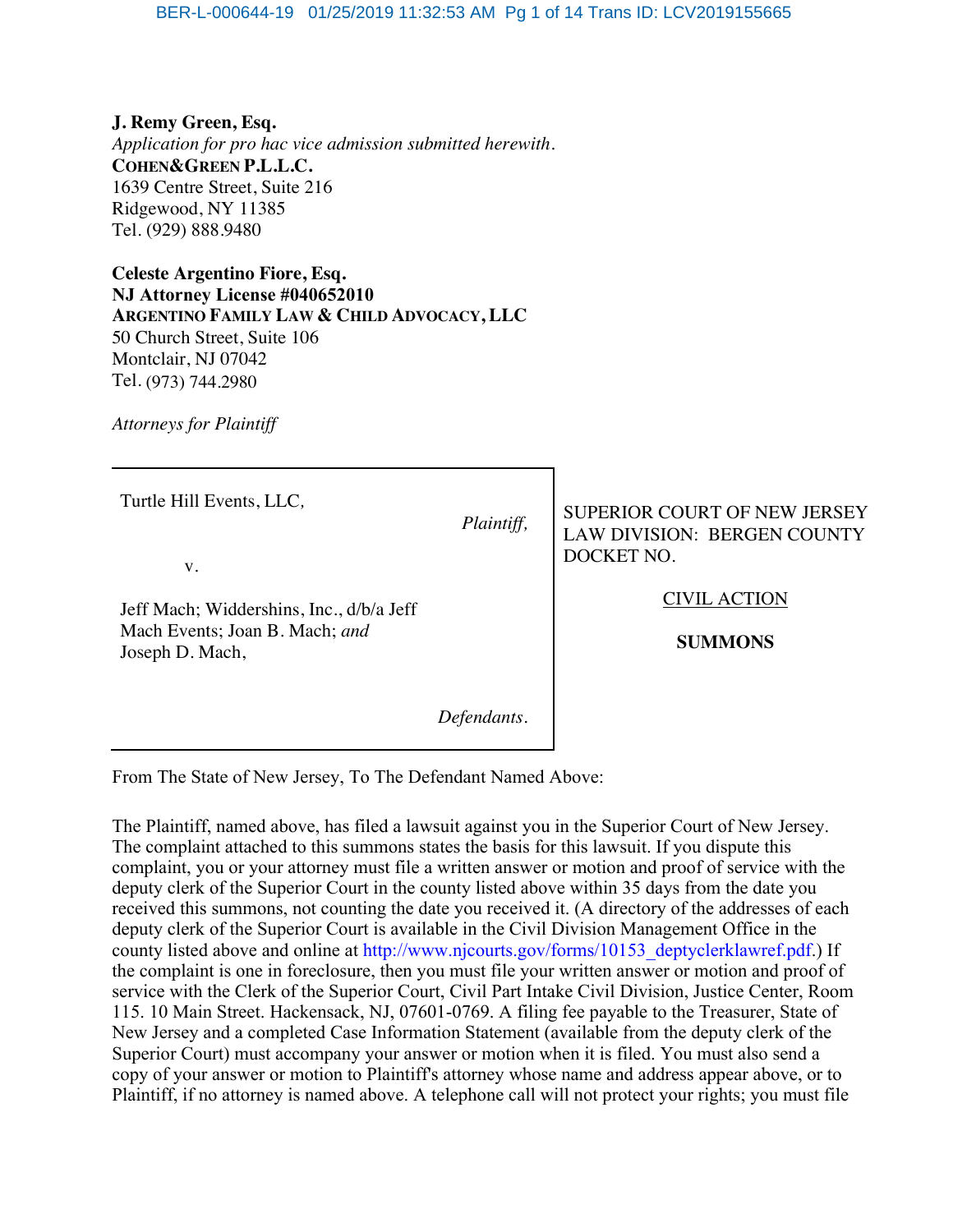and serve a written answer or motion (with fee of \$175.00 and completed Case Information Statement) if you want the court to hear your defense.

If you do not file and serve a written answer or motion within 35 days, the court may enter a judgment against you for the relief Plaintiff demands, plus interest and costs of suit. If judgment is entered against you, the Sheriff may seize your money, wages or property to pay all or part of the judgment.

If you cannot afford an attorney, you may call the Legal Services office in the county where you live or the Legal Services of New Jersey Statewide Hotline at 1-888-LSNJ-LAW (1-888-576- 5529). If you do not have an attorney and are not eligible for free legal assistance, you may obtain a referral to an attorney by calling one of the Lawyer Referral Services. A directory with contact information for local Legal Services Offices and Lawyer Referral Services is available in the Civil Division Management Office in the county listed above and online at http://www.njcourts.gov/forms/10153\_deptyclerklawref.pdf.

/s./

 MICHELLE M. SMITH DATED:  $1/24/19$  Clerk of the Superior Court

Names of Defendants to be Served:

Jeffrey Mach; Widdershins, Inc. (d/b/a Jeff Mach Events); Joan Mach; Joseph Mach

Addresses of the Defendants to be Served:

Jeffrey Mach and Widdershins, Inc. (d/b/a Jeff Mach Events) care of Jeffrey R. Pittard, Esq. at Scarinci Hollenbeck 1100 Valley Brook Avenue, P.O. Box 790 Lyndhurst, New Jersey 07071

Joan Mach and Joseph Mach at 770 Stelton St. Teaneck, New Jersey, 07666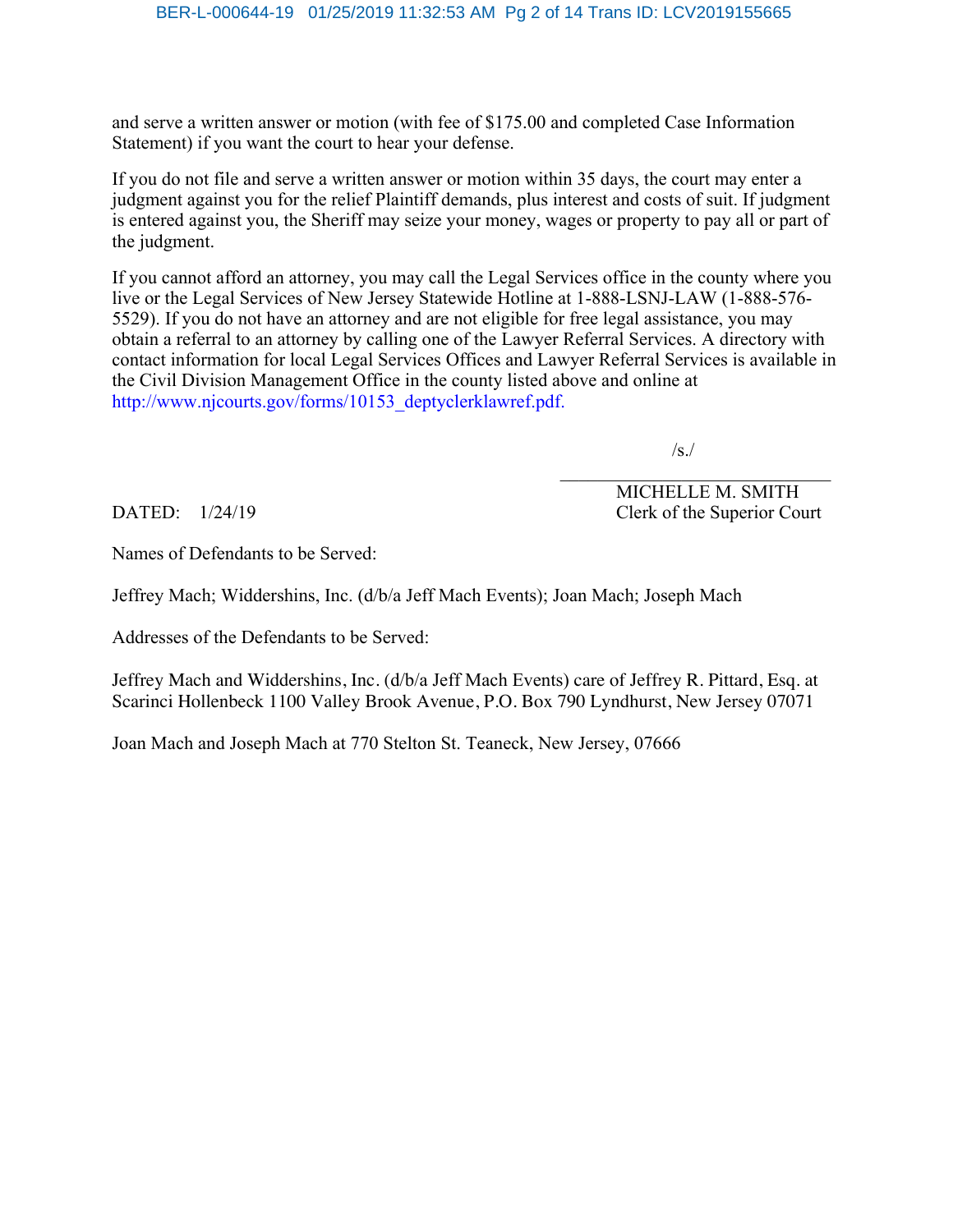# **ATLANTIC COUNTY:**

LAWYER REFERRAL (609) 345-3444 LEGAL SERVICES (609) 348-4200

#### **CAMDEN COUNTY:**

LAWYER REFERRAL (856) 964-4520 LEGAL SERVICES (856) 964-2010

#### **ESSEX COUNTY:**

LAWYER REFERRAL (973) 622-6207 LEGAL SERVICES (973) 624-4500

### **HUNTERDON COUNTY:**

LAWYER REFERRAL (908) 735-2611 LEGAL SERVICES (908) 782-7979

#### **MONMOUTH COUNTY:**

LAWYER REFERRAL (732) 431-5544 LEGAL SERVICES (732) 866-0020

#### **PASSAIC COUNTY:**

LAWYER REFERRAL (973) 278-9223 LEGAL SERVICES (973) 345-7171

#### **SUSSEX COUNTY:**

LAWYER REFERRAL (973) 267-5882 LEGAL SERVICES (973) 383-7400

# **BERGEN COUNTY:**

LAWYER REFERRAL (201) 488-0044 LEGAL SERVICES (201) 487-2166

## **CAPE MAY COUNTY:** LAWYER REFERRAL (609) 463-0313

LEGAL SERVICES (609) 465-3001

#### **GLOUCESTER COUNTY:**

LAWYER REFERRAL (856) 848-4589 LEGAL SERVICES (856) 848- 5360

### **MERCER COUNTY:**

LAWYER REFERRAL (609) 585-6200 LEGAL SERVICES (609) 695-6249

#### **MORRIS COUNTY:**

LAWYER REFERRAL (973) 267-5882 LEGAL SERVICES (973) 285-6911

#### **SALEM COUNTY:**

LAWYER REFERRAL (856) 935-5628 LEGAL SERVICES (856) 451-0003

### **UNION COUNTY:**

LAWYER REFERRAL (908) 353-4715 LEGAL SERVICES (908) 354-4340

#### **BURLINGTON COUNTY:**

LAWYER REFERRAL (609) 261-4862 LEGAL SERVICES (609)261-1088

#### **CUMBERLAND COUNTY:**

LAWYER REFERRAL (856) 692-6207 LEGAL SERVICES (856) 451-0003

#### **HUDSON COUNTY:**

LAWYER REFERRAL (201) 798-2727 LEGAL SERVICES (201) 792-6363

#### **MIDDLESEX COUNTY:**

LAWYER REFERRAL (732) 828-0053 LEGAL SERVICES (732) 249-7600

#### **OCEAN COUNTY:**

LAWYER REFERRAL (732) 240-3666 LEGAL SERVICES (732) 341-2727

#### **SOMERSET COUNTY:**

LAWYER REFERRAL (908) 685-2323 LEGAL SERVICES (908) 231-0840

#### **WARREN COUNTY:**

LAWYER REFERRAL (973) 267-5882 LEGAL SERVICES (973) 475-2010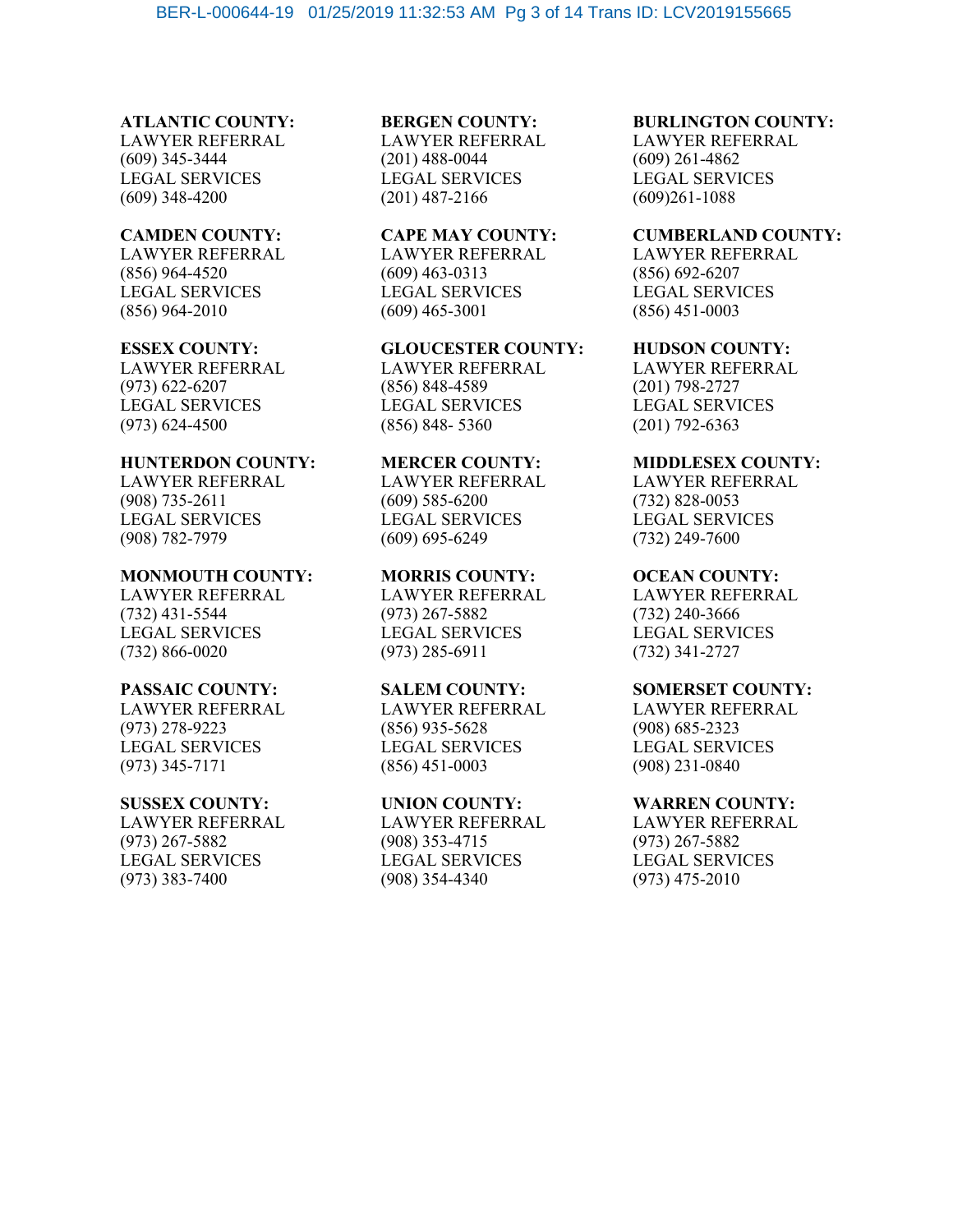**Celeste Fiore, Esq. NJ Attorney License #040652010 ARGENTINO FAMILY LAW & CHILD ADVOCACY, LLC** 50 Church Street, Suite 106 Montclair, NJ 07042 Tel. (973) 744.2980

**J. Remy Green, Esq.**  *Application for pro hac vice admission submitted herewith.* **COHEN&GREEN P.L.L.C.** 1639 Centre Street, Suite 216 Ridgewood, NY 11385 Tel. (929) 888.9480

*Attorneys for Plaintiff* 

| Turtle Hill Events, LLC,<br>V.                                                                | Plaintiff, | <b>SUPERIOR COURT OF NEW JERSEY</b><br>LAW DIVISION: BERGEN COUNTY<br>DOCKET NO. |
|-----------------------------------------------------------------------------------------------|------------|----------------------------------------------------------------------------------|
| Jeff Mach; Widdershins, Inc., d/b/a Jeff<br>Mach Events; Joan B. Mach; and<br>Joseph D. Mach, |            | <b>CIVIL ACTION</b><br><b>COMPLAINT</b>                                          |
|                                                                                               |            |                                                                                  |

Plaintiff Turtle Hill Events LLC, a citizen of the

State of Delaware, with a registered corporate address of 251 Little Falls Drive, Wilmington, DE

19808, by way of Complaint against the Defendants, says:

# **I. PARTIES**

1. Plaintiff Turtle Hill Events, LLC ("Turtle Hill") is a Delaware corporation with a registered address of 251 Little Falls Drive, Wilmington, Delaware, 19808.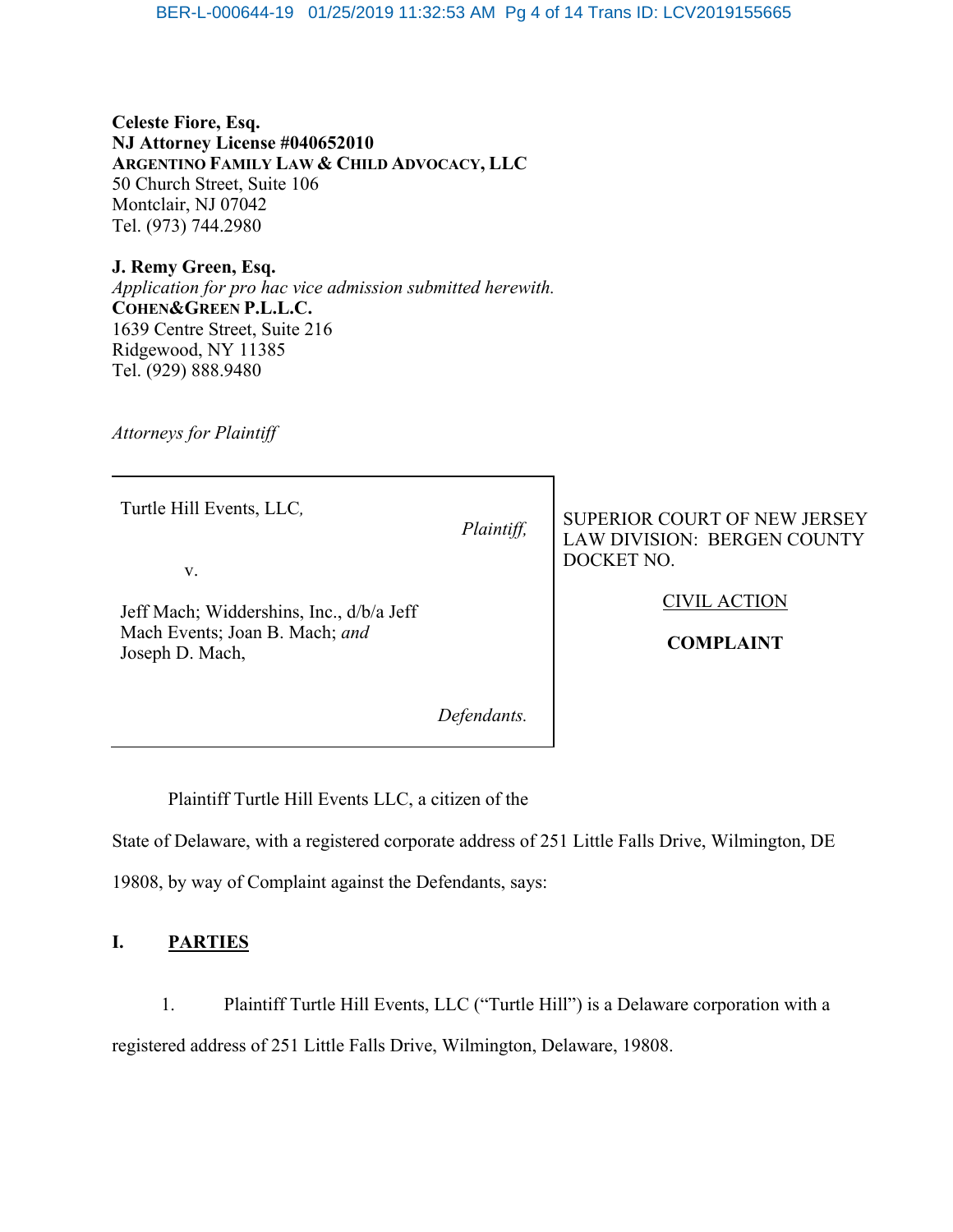#### BER-L-000644-19 01/25/2019 11:32:53 AM Pg 5 of 14 Trans ID: LCV2019155665

2. Plaintiff brings this civil action to enforce its bargained-for contract rights against Defendants Jeff Mach ("Mach") individually, Widdershins, Inc. (d/b/a Jeff Mach Events) ("JME"), Joan B. Mach, and Joseph D. Mach (collectively, "Defendants").

3. Mach/JME are in breach of their contractual agreement (the "Agreement") with Turtle Hill. That Agreement, dated February 1, 2018, is attached to this Complaint as **Exhibit A**.

4. Defendants Jeff Mach, Joan B. Mach, and Joseph D. Mach all reside in the State of New Jersey in the County of Bergen.

5. Upon information and belief, Joan and Joseph Mach own properties located at 208 Anderson Street, 2CS, Hackensack, New Jersey, 07601 and at 770 Stelton St. Teaneck, New Jersey, 07666, both within Bergen County. Upon further information and belief, Jeff Mach, Joan Mach, and Joseph Mach all either reside in one or the other of these properties.

6. JME is a New Jersey corporation with a registered address of 208 Anderson Street, 2CS, Hackensack, New Jersey, 07601.

7. Defendant Jeff Mach, by way of his corporation JME, was previously a major event producer in the Northeast.

8. Joan and Joseph Mach are cosigners with JME and Mach on the Agreement.

### **II. JURISDICTION AND VENUE**

9. The Parties stipulated and consented to jurisdiction by the Courts of New Jersey over disputes arising under the Agreement. Agreement ¶ 13.

10. Venue is proper in this county pursuant to Rule 4:3-2, as Defendants are all citizens of and/or reside in Bergen County.

11. Plaintiff is entitled to more than \$15,000 in damages and therefore this matter is appropriate for resolution in the Law Division.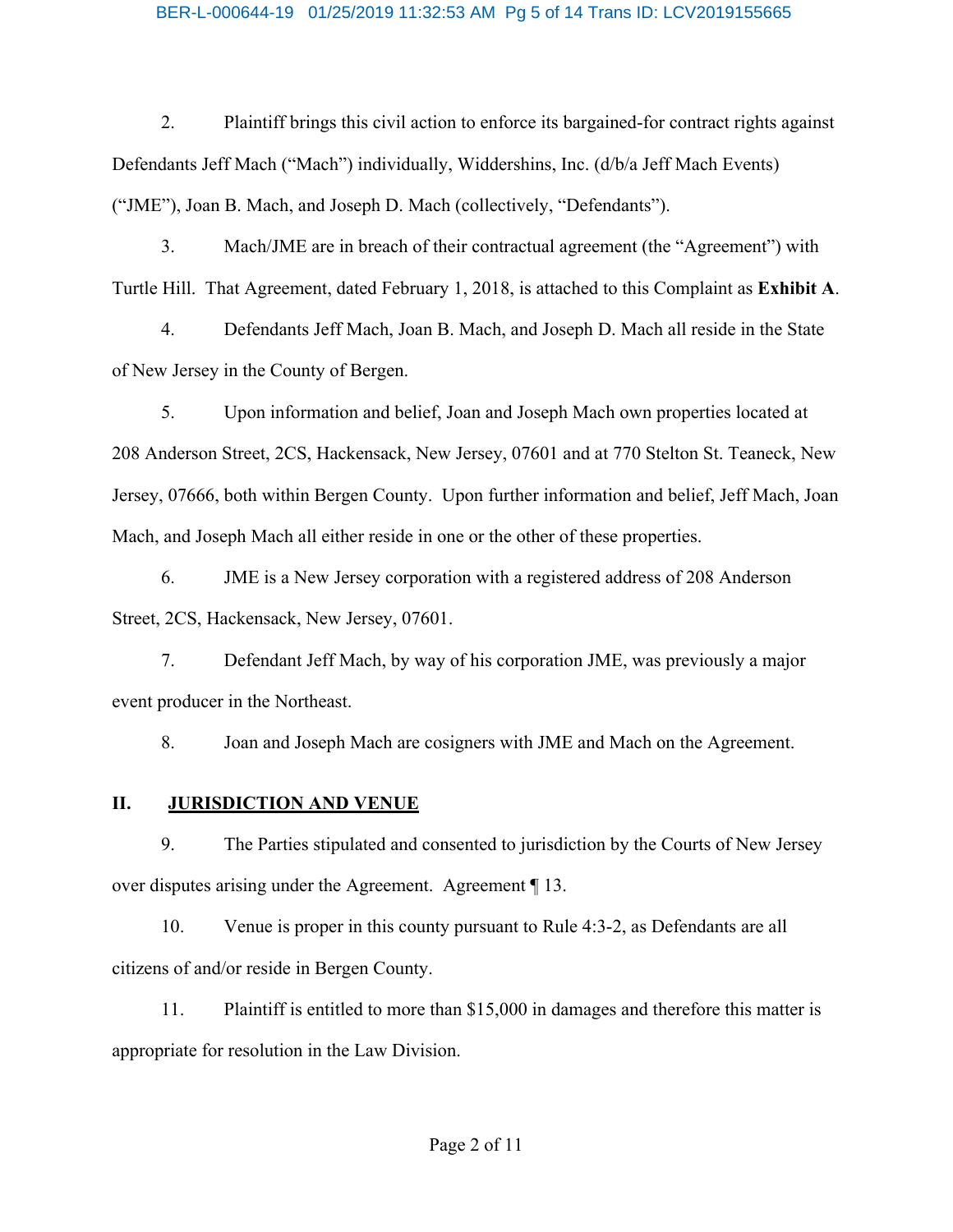### **III. GENERAL ALLEGATIONS AND BACKGROUND**

12. Plaintiff Turtle Hill is a small event business.

13. Plaintiff is the complete successor in interest to the New Jersey entity Turtle Hill Events Inc., and has all the same rights, benefits, and duties under the Agreement.

14. The Agreement, in general terms, provides for the sale of an event and related assets and good will from Mach/JME to Turtle Hill.

15. The Agreement has two non-competition clauses, prohibiting (1) competition by an array of entities and individuals for three years and (2) competition by Mach personally for ten years. Agreement ¶ 7-8.

16. Despite these clauses, Mach and JME have publicly announced to consumers in the marketplace that they now intend to compete with Turtle Hill.

17. Among other things, as of or about December 2018, after announcing a new event, Mach and JME have declared that they consider Turtle Hill to be "actual, specific business rivals" in the event marketplace.

18. Mach and JME have also taken steps in manifest bad faith and with intention to deprive Turtle Hill of bargained-for rights and advantages, which steps have in fact harmed Turtle Hill.

19. Turtle Hill brings the present action seeking damages, injunctive relief, and attorney's fees and other costs as is provided for in the Agreement and by New Jersey law.

### **COUNTS I & II**

*(Count I: Against Defendants Mach and JME, Breach of Contract – Specific Performance) (Count II: Against all Defendants, Breach of Contract – Damages)*

20. Plaintiff hereby incorporates and realleges all foregoing paragraphs as if fully set forth herein.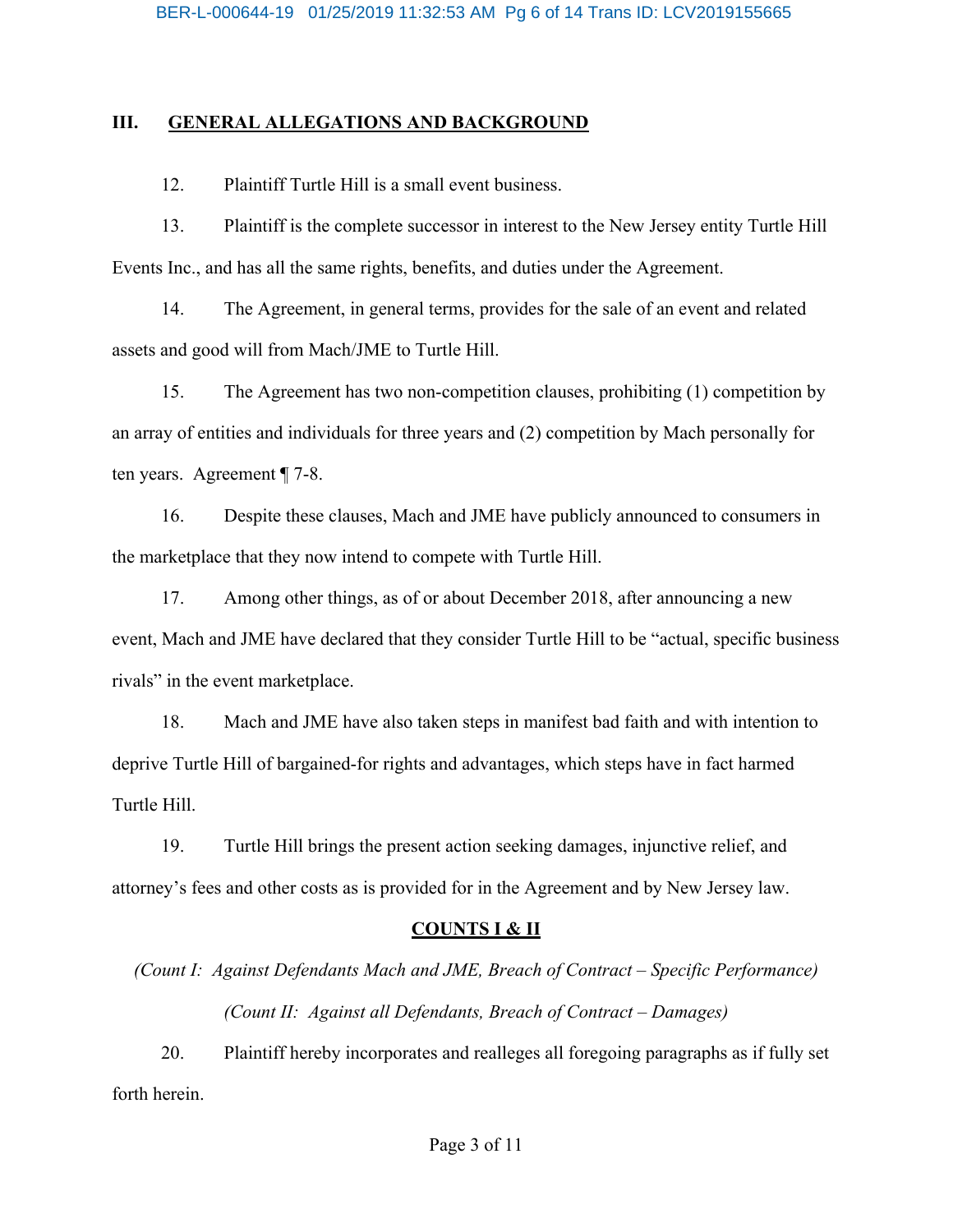#### BER-L-000644-19 01/25/2019 11:32:53 AM Pg 7 of 14 Trans ID: LCV2019155665

21. Under New Jersey law, a plaintiff must allege four elements to state a cause of action for breach of contract:  $(1)$  a valid contract;  $(2)$  breach of that contract;  $(3)$  damages resulting from that breach, and (4) the party stating the claim performed its own contractual obligations.

22. Defendants Joan Mach and Joseph Mach, as cosigners to the Agreement, are jointly and severally liable for any and every breach of the Agreement by Mach or JME.

23. The Agreement constitutes a valid contract.

24. Defendants Mach and JME are in breach of the contract, in the following ways:

25. Defendants Mach / JME failed to deliver all of the assets identified in the Agreement as constituting ownership of GKE.

26. Defendant Mach has violated both the Personal and the Seller Non-Competition Clause (Agreement, ¶¶ 7-8) and has further publicly expressed intentions to continue violating these clauses to consumers in the relevant marketplace.

27. Defendant JME has begun to compete and has publicly expressed intention to compete with Turtle Hill to consumers in the relevant marketplace (Agreement ¶ 7).

28. Despite numerous clear defaults, notices thereof, and demands for payment, no Defendant has made any payment of or indemnification as to damages, costs, or attorney's fees as required by ¶¶ 6 and 10 of the Agreement.

29. Plaintiff is therefore entitled to \$10,000 as an estimate of the damages caused by JME and Mach's failure to deliver specifically identified assets as promised, and interest accrued thereupon beginning on May 1, 2018.

30. Mach/JME have also continued to breach other provisions of the Agreement after May 1, 2018.

31. Plaintiff has fully performed its own contractual obligations.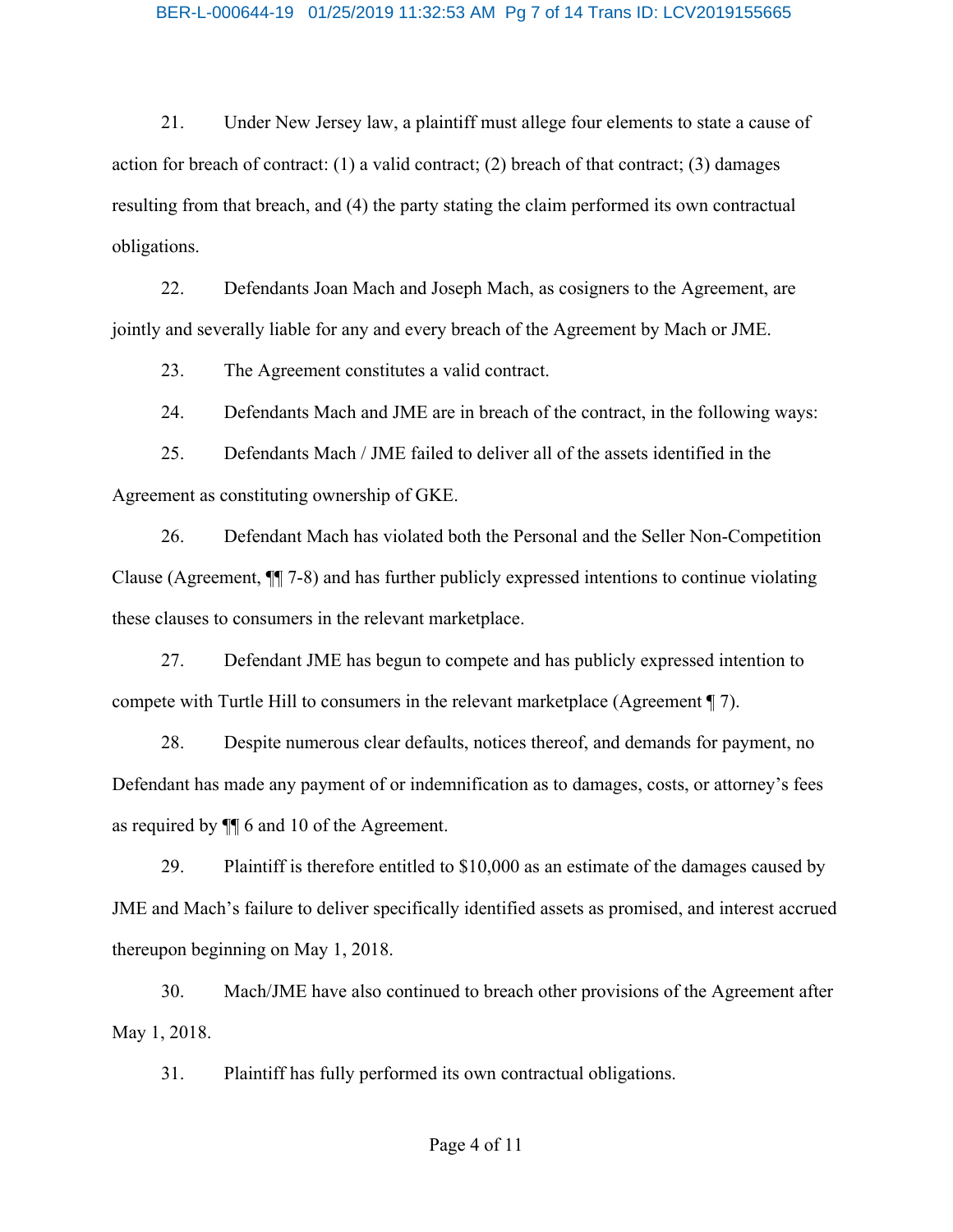#### BER-L-000644-19 01/25/2019 11:32:53 AM Pg 8 of 14 Trans ID: LCV2019155665

32. Plaintiff is therefore further entitled to contract and punitive damages for bad faith conduct by Defendants, in an amount to be determined at trial.

33. The violation of Plaintiff's bargained for non-competition rights against Mach and JME is not adequately remediable at law or by money damages alone.

34. Plaintiff is therefore entitled to equitable relief against Mach and JME.

**WHEREFORE**, the Plaintiff demands judgement against the Defendants as follows:

- (a) Declaratory Judgment,
	- i. that Defendants' conduct has breached and continues to breach the Agreement; and,
	- ii. that Defendants are each jointly and severally liable for all of Plaintiff's damages, costs, and fees;
- (b) An injunction prohibiting Defendants Mach and JME from hosting events as contemplated by the non-compete clauses in the Agreement;
- (c) Actual damages, inclusive of interest accrued, in an amount to be determined at trial, but in no event less than \$25,000;
- (d) Punitive damages for Defendants' bad faith conduct, in an amount to be determined at trial;
- (e) All of Plaintiff's costs and reasonable attorneys' fees, pursuant to the Agreement; and
- (f) Any such other and further relief as law or equity may provide, or as this Court may find just and proper.

# **COUNT III**

*(Against all Defendants: Breach of Implied Covenant of Good Faith and Fair Dealing)*

35. Plaintiff hereby incorporates and realleges all foregoing paragraphs as if fully set forth herein.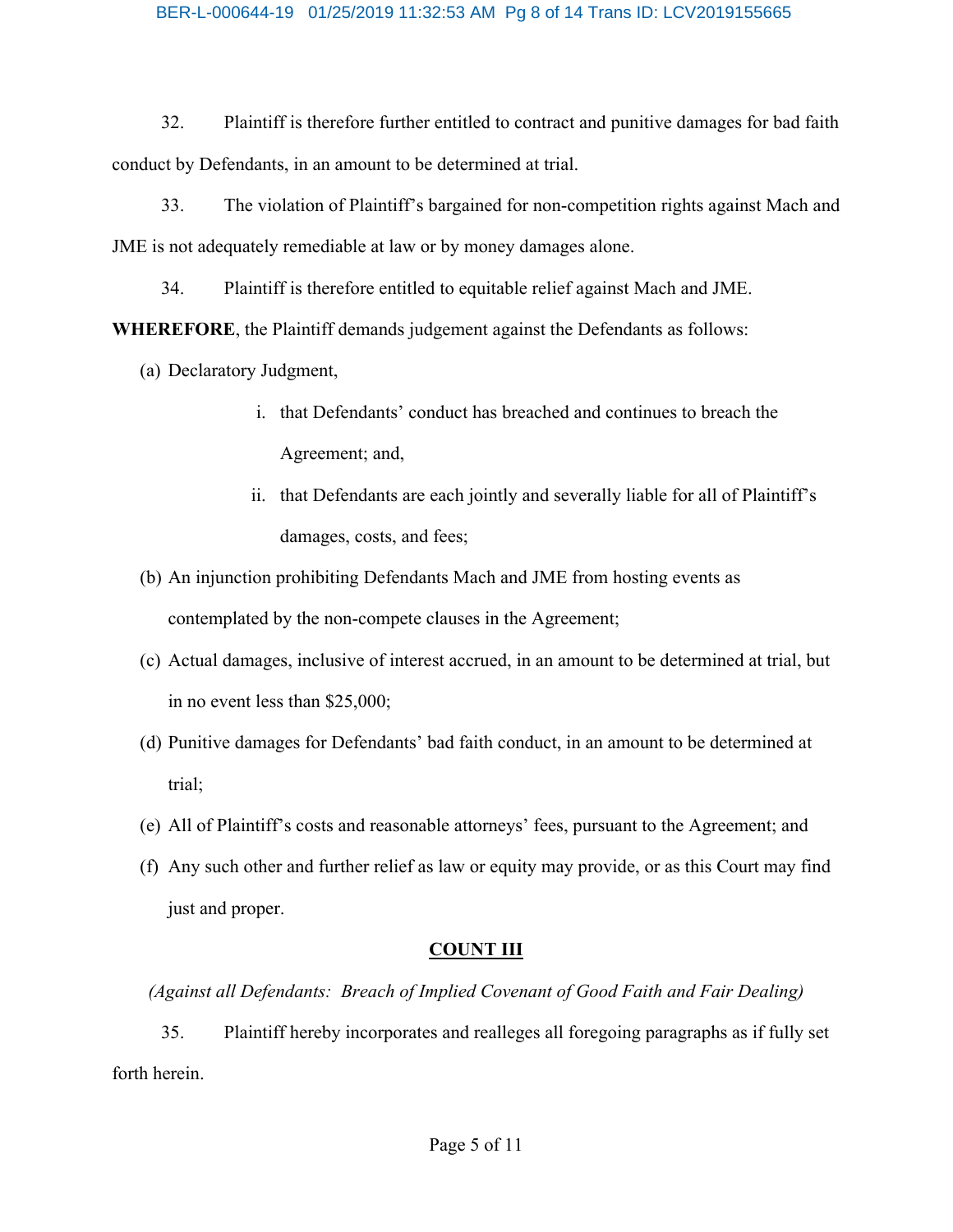#### BER-L-000644-19 01/25/2019 11:32:53 AM Pg 9 of 14 Trans ID: LCV2019155665

36. All contracts in New Jersey have the additional implied covenant of good faith and fair dealing. A breach of this covenant occurs when a party does anything that will have the effect of destroying or injuring the right of the other party to receive the fruits of the contract, or otherwise acts in bad faith.

37. Plaintiff has made every effort to accommodate and/or facilitate Mach and JME's performance, and every effort to offer reasonable compromise, despite no obligation to do so.

38. Mach and JME have acted in manifest bad faith since the day the Agreement was signed.

39. Mach and JME made substantial, intentional misrepresentations in the course of negotiating the Agreement.

40. Mach and JME intentionally sabotaged Turtle Hill's ability to receive the fruits of the Agreement.

41. Mach and JME's bad faith has and continues to injure Turtle Hill in its ability to receive the fruits of the Agreement.

42. Additionally, that bad faith has caused injury to Turtle Hill's reputation and credibility in the marketplace.

43. Therefore, Turtle Hill is entitled to damages in an amount to be determined at trial.

**WHEREFORE**, the Plaintiff demands judgement against the Defendants as follows:

(a) Declaratory Judgment,

- i. that Defendants' conduct has breached and continues to breach the implied covenant of good faith and fair dealing in the Agreement; and,
- ii. that Defendants are each jointly and severally liable for all of Plaintiff's damages, costs, and fees owing because of that breach;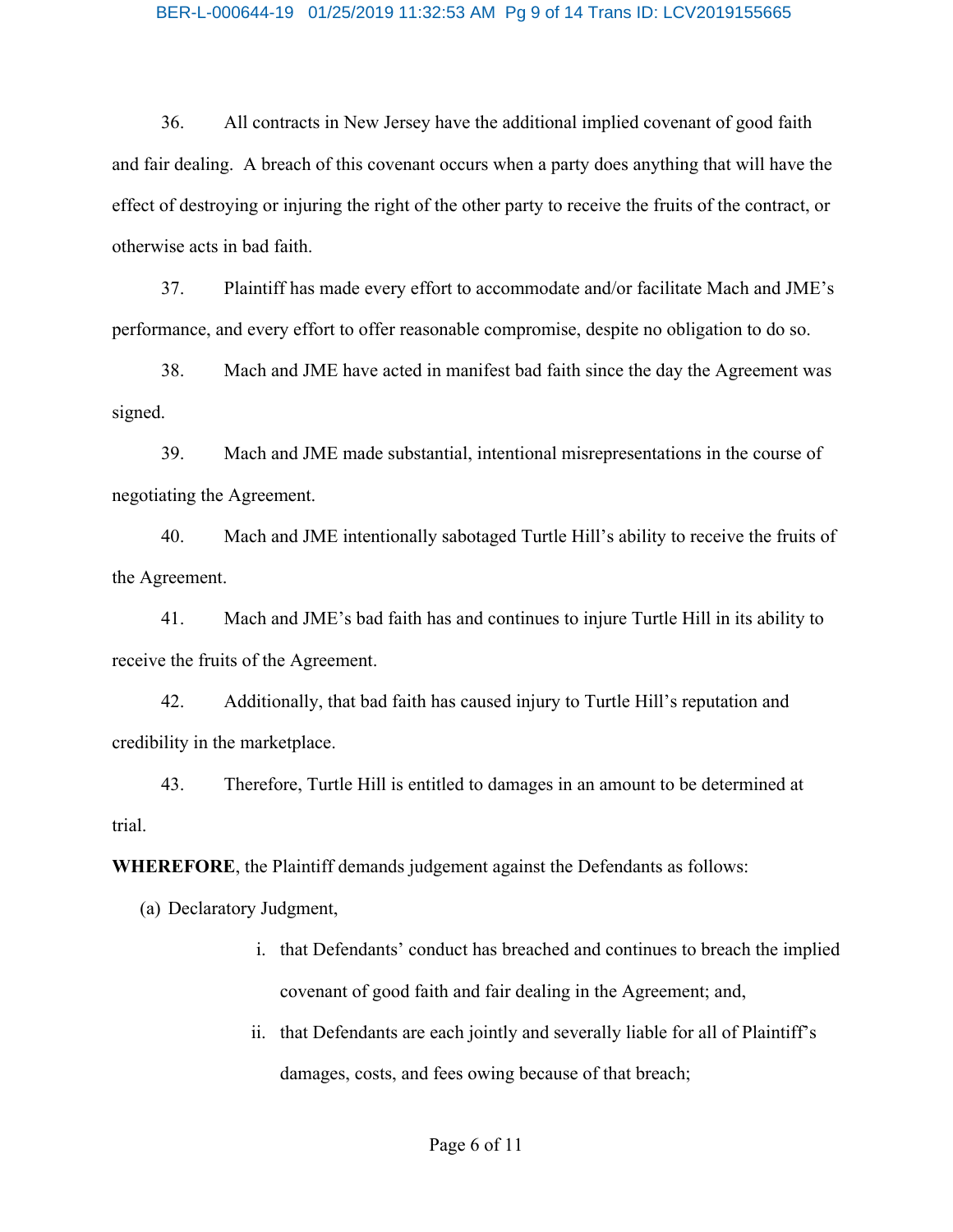- (b) Actual damages, inclusive of interest accrued, in an amount to be determined at trial;
- (c) Punitive damages for Defendants' bad faith conduct, in an amount to be determined at trial; and
- (d) Any such other and further relief as law or equity may provide, or as this Court may find just and proper.

### **COUNT IV**

*(Against All Defendants: Quasi-Contract - Unjust Enrichment / Quantum Meruit)*

44. Plaintiff hereby incorporates and realleges all foregoing paragraphs as if fully set forth herein.

45. Under New Jersey law, to establish a claim for unjust enrichment or quantum meriuit, a plaintiff must show that (1) a benefit was bestowed and (2) retention of that benefit without payment would be unjust.

46. Plaintiff bestowed all the benefits identified, named, or otherwise referenced as consideration in the Agreement.

47. Retention of any of these benefits without compensation by Defendants would be unjust.

48. Plaintiff is therefore entitled to compensation for these benefits in an amount to be determined at trial.

**WHEREFORE**, the Plaintiff demands judgement against the Defendants as follows:

- (a) Damages measured as the benefit the Agreement has provided, without their having compensated Turtle Hill, in an amount to be determined at trial,
- (b) Punitive damages for Defendants' bad faith conduct, in an amount to be determined at trial; and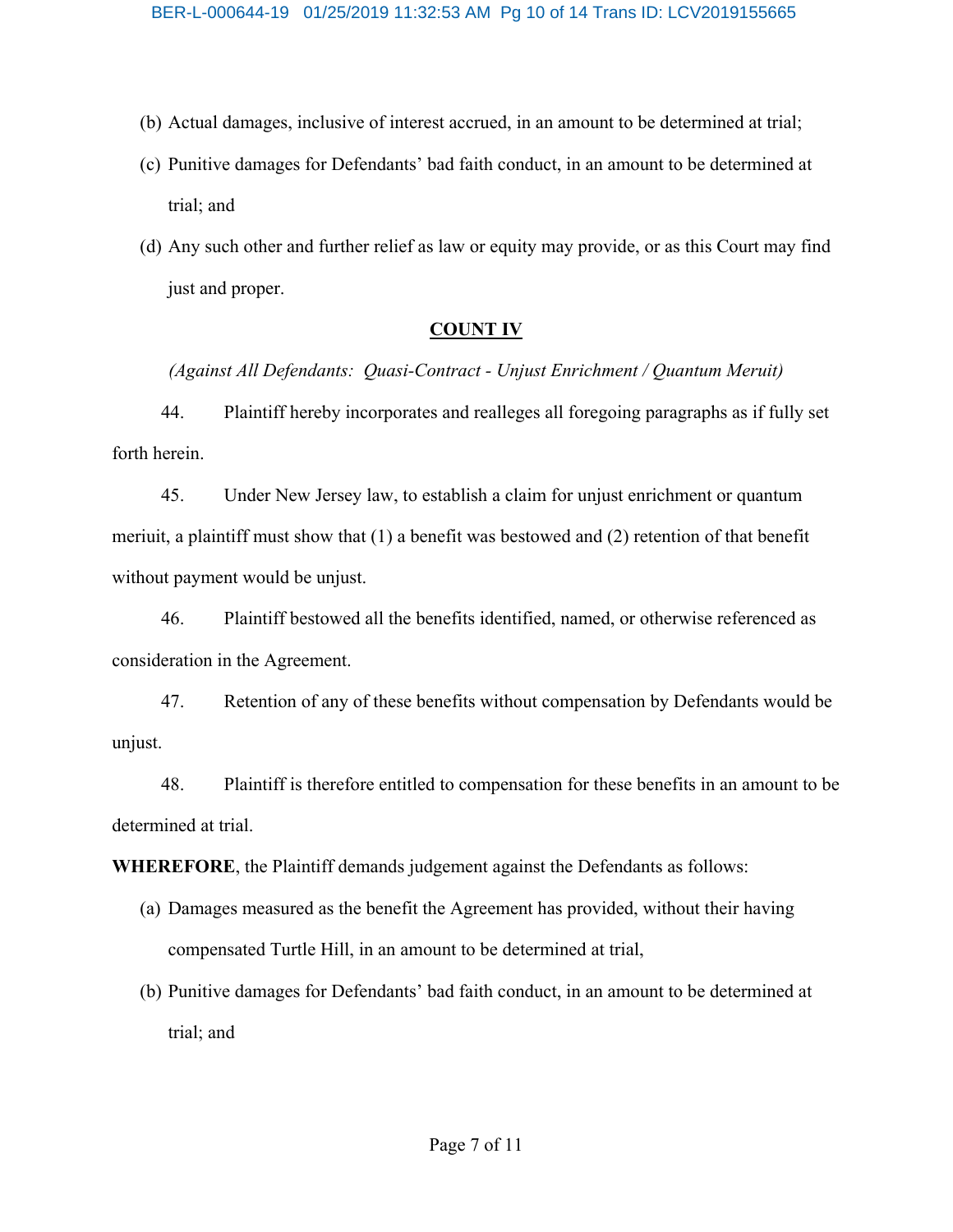(c) Any such other and further relief as law or equity may provide, or as this Court may find just and proper.

### **COUNTS V & VI**

*(Against Mach / JME: Tortious Interference with Contractual and Economic Relations)*

49. Plaintiff hereby incorporates and realleges all foregoing paragraphs as if fully set forth herein.

50. Under New Jersey law, to state a claim for Tortious Interference with prospective contractual relations, a plaintiff must plead facts (1) giving rise to a reasonable expectation of economic advantage and pursuit thereof; (2) claiming that the interference was done intentionally and improperly or with malice; and (3) leading to the conclusion that if there had been no interference, there was a reasonable probability that plaintiff would have reaped the anticipated benefits.

51. Under the Agreement, Turtle Hill had a reasonable expectation of advantage from taking over those events sold to Turtle Hill by Mach / JME under the Agreement.

52. Plaintiff diligently and fully pursued this advantage.

53. Mach / JME intentionally disrupted Turtle Hill's ability to secure contracts with certain hotels on the terms laid out in the Agreement on the terms laid out in the Agreement.

54. In or around July 2018, Mach, personally and on behalf of JME, went to the Radisson Piscataway hotel and intentionally, improperly, and with the sole purpose of harming Turtle Hill, convinced that hotel not to host any events produced by Turtle Hill.

55. But for Mach / JME's wrongful conduct, Turtle Hill would have reaped substantial economic advantage from the event it had bargained for.

56. Such advantage would have been measurable in an amount to be determined at trial, but in no event, less than \$25,000.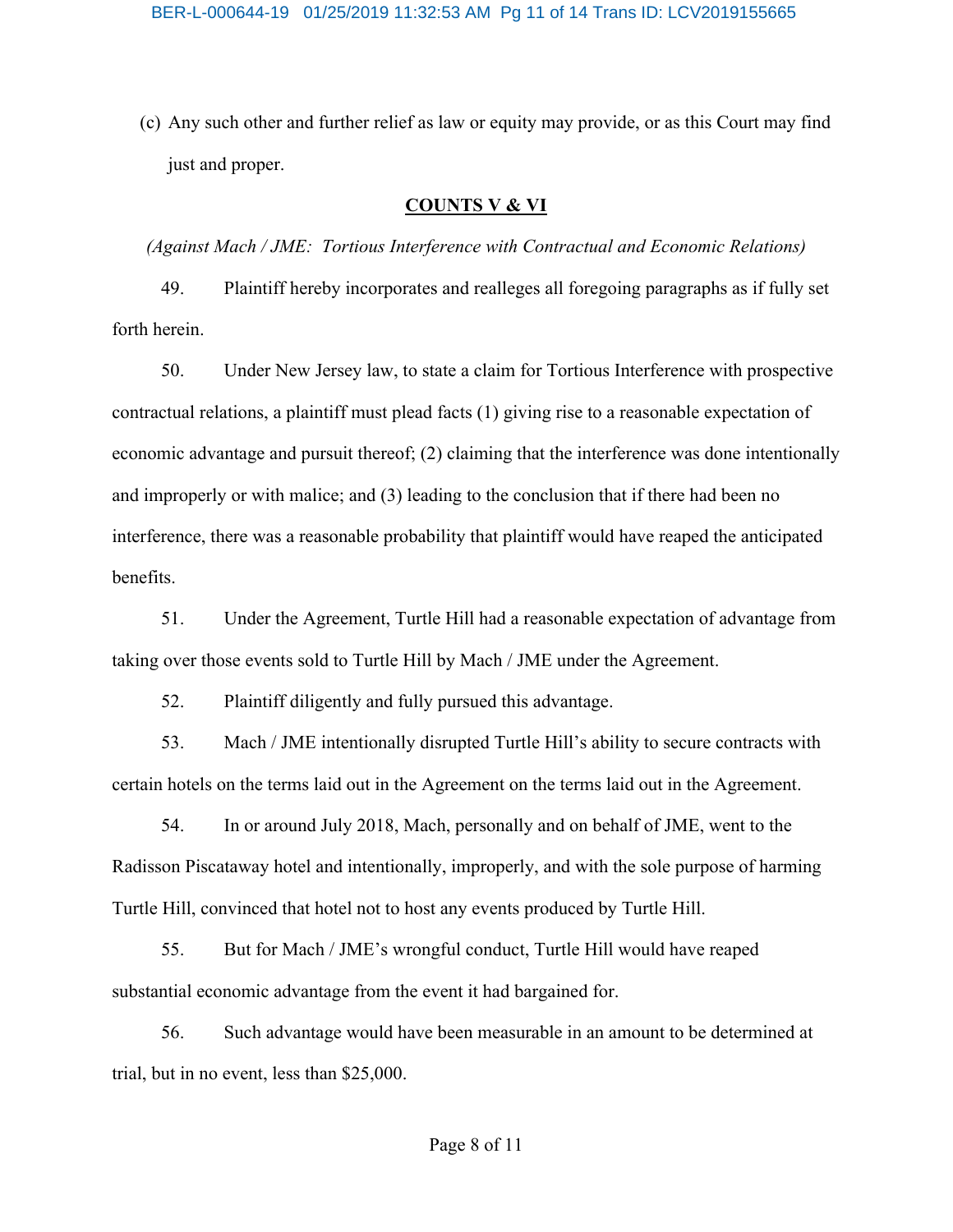**WHEREFORE**, the Plaintiff demands judgement against the Defendants as follows:

- (a) Declaratory Judgment that Defendants Mach and JME's conduct has tortuously interfered with Turtle Hill's reasonably expected economic advantages;
- (b) Damages, inclusive of interest accrued, in an amount to be determined at trial, but in no event less than \$25,000;
- (c) Punitive damages for Defendants' bad faith conduct, in an amount to be determined at trial;

Any such other and further relief as law or equity may provide, or as this Court may find just and proper.

**AND WHEREFORE**, on all the Counts above, the Plaintiff demands judgement against the Defendants as follows:

- (a) Declaratory Judgment,
	- i. that Defendants' conduct has breached and continues to breach the Agreement; and,
	- ii. that Defendants are each jointly and severally liable for all of Plaintiff's damages, costs, and fees;
	- iii. that Defendants' conduct has breached and continues to breach the implied covenant of good faith and fair dealing in the Agreement; and,
	- iv. that Defendants are each jointly and severally liable for all of Plaintiff's damages, costs, and fees owing because of that breach;
- (b) An injunction prohibiting Defendants Mach and JME from hosting events as contemplated by the non-compete clauses in the Agreement;
- (c) Actual damages, inclusive of interest accrued, in an amount to be determined at trial, but in no event less than \$50,000;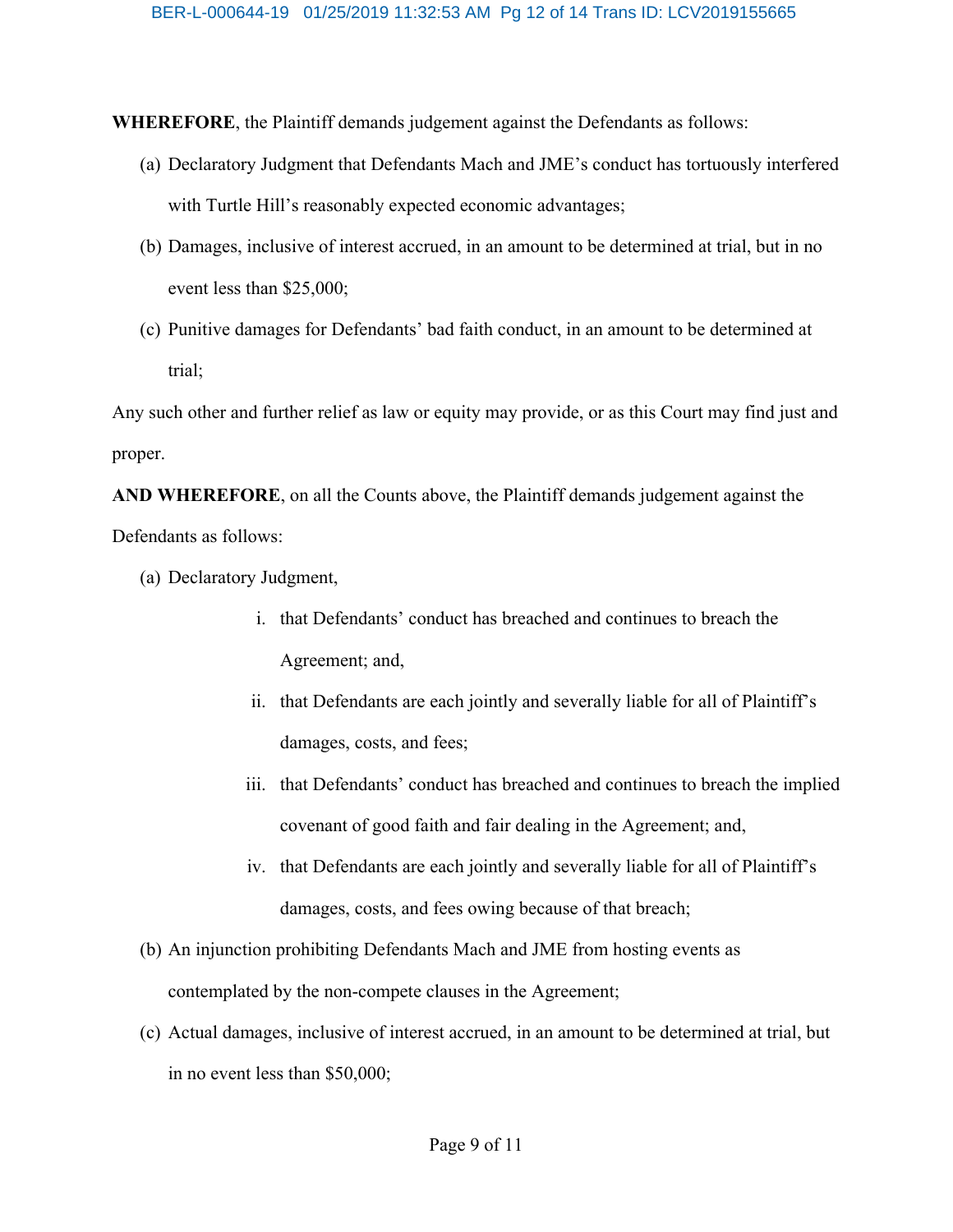- (d) Damages measured as the benefit the Agreement has provided Defendants, without their having compensated Turtle Hill, in an amount to be determined at trial,
- (e) Punitive damages for Defendants' bad faith conduct, in an amount to be determined at trial;
- (f) All of Plaintiff's costs and reasonable attorneys' fees, pursuant to the Agreement;
- (g) Any such other and further relief as law or equity may provide, or as this Court may find just and proper.

## **NOTICE OF OTHER ACTIONS**

Pursuant to the provisions of R. 4:5-1, I hereby certify as follows:

a. The matter in controversy is neither the subject of any other action pending in any other court nor of a pending arbitration proceeding

b. It is not anticipated that the matter in controversy will become the subject of any other action pending in any other court or of a pending arbitration proceeding.

c. All parties who should have been joined in this action have been so joined.

I hereby certify that the foregoing statements I have made are true. I am aware that if any

of the statements I have made are willfully false, I am subject to punishment.

# **DESIGNATION OF TRIAL ATTORNEY**

**PLEASE TAKE NOTICE** that pursuant to the Rules Governing the Courts of the State

of New Jersey, attorney Celeste Fiore, Esq., is hereby designated as the attorney who will try this

case.

### **JURY DEMAND**

**PLEASE TAKE NOTICE** that Plaintiff requests a Jury.

Dated: January 9, 2019